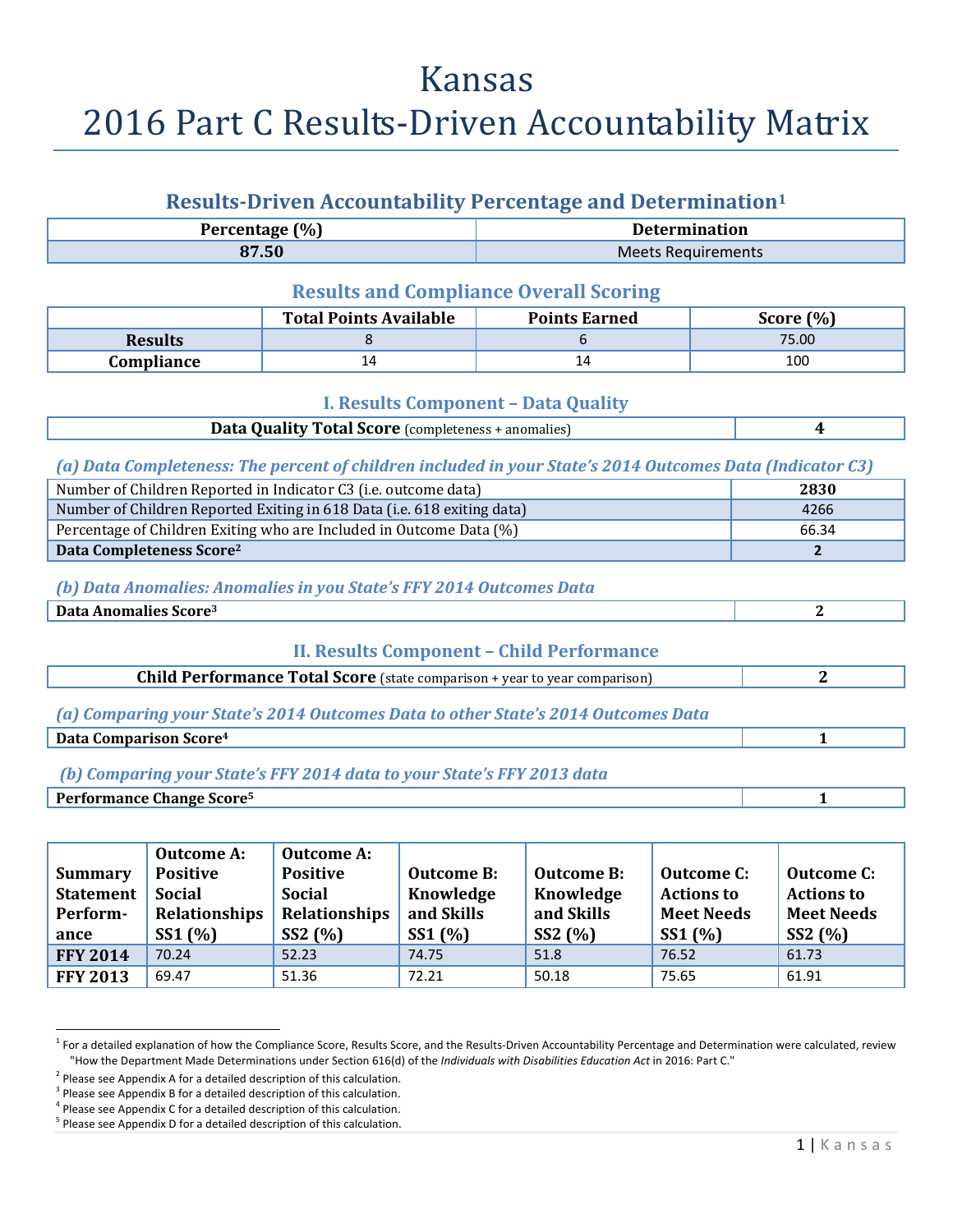### *2016 Part C Compliance Matrix*

| Part C Compliance Indicator <sup>1</sup>          | <b>Performance</b><br>(%) | <b>Full Correction of</b><br><b>Findings of</b><br>Noncompliance<br><b>Identified</b> in<br><b>FFY 2013</b> | <b>Score</b>   |
|---------------------------------------------------|---------------------------|-------------------------------------------------------------------------------------------------------------|----------------|
| <b>Indicator 1: Timely service provision</b>      | 100                       | N/A                                                                                                         | $\overline{2}$ |
| Indicator 7: 45-day timeline                      | 99.86                     | Yes                                                                                                         | $\overline{2}$ |
| <b>Indicator 8A: Timely transition plan</b>       | 100                       | N/A                                                                                                         | 2              |
| <b>Indicator 8B: Transition notification</b>      | 99.34                     | Yes                                                                                                         | $\overline{2}$ |
| <b>Indicator 8C: Timely transition conference</b> | 99.7                      | <b>Yes</b>                                                                                                  | 2              |
| <b>Timely and Accurate State-Reported Data</b>    | 100                       |                                                                                                             | $\overline{2}$ |
| <b>Timely State Complaint Decisions</b>           | N/A                       |                                                                                                             | N/A            |
| <b>Timely Due Process Hearing Decisions</b>       | N/A                       |                                                                                                             | N/A            |
| <b>Longstanding Noncompliance</b>                 |                           |                                                                                                             | 2              |
| <b>Special Conditions</b>                         | None                      |                                                                                                             |                |
| Uncorrected identified noncompliance              | <b>None</b>               |                                                                                                             |                |

<sup>&</sup>lt;sup>1</sup> The complete language for each indicator is located in the Part C SPP/APR Measurement Table at: <u>https://osep.grads360.org/#communities/pdc/documents/4603</u>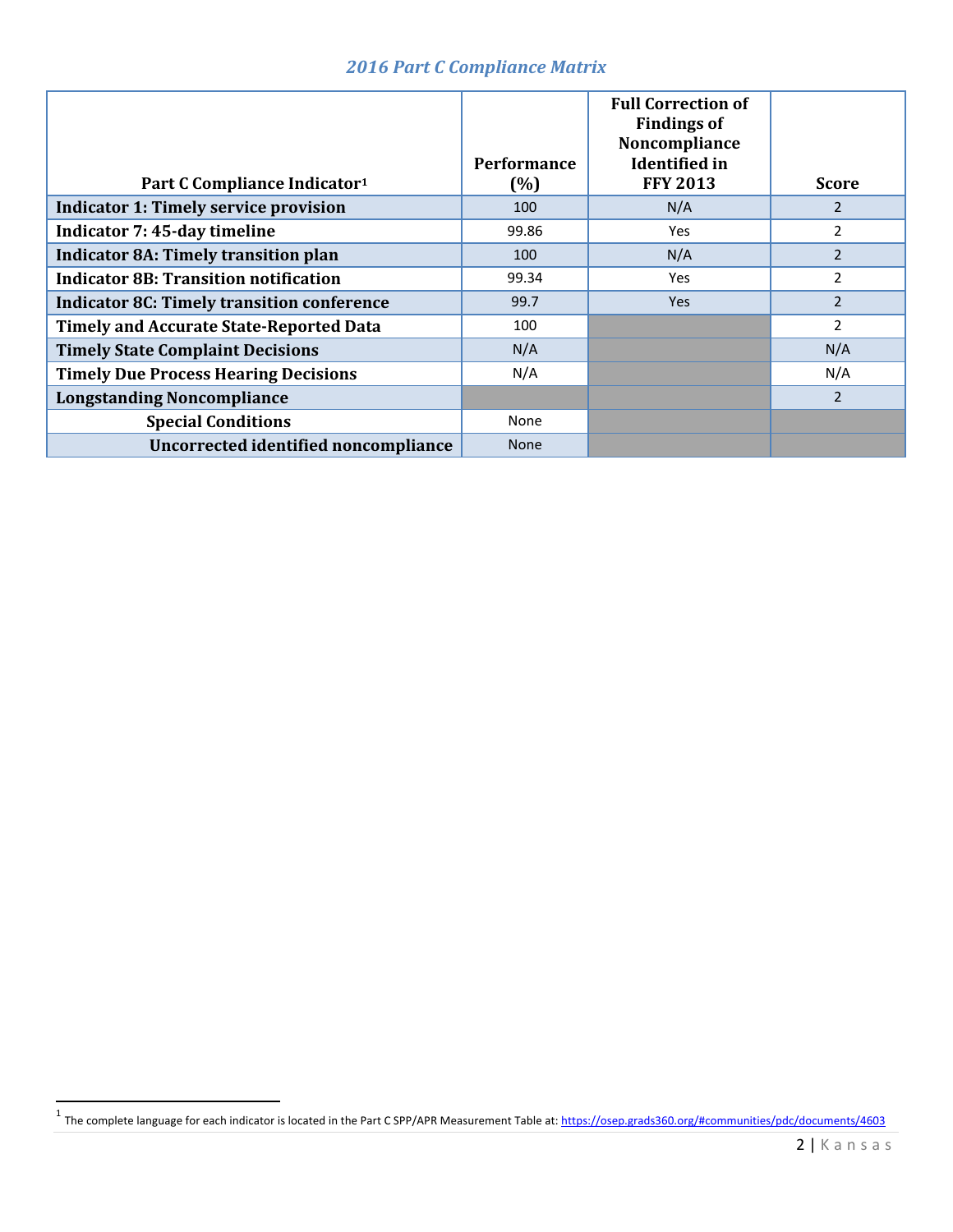# **Appendix A**

### **I. (a) Data Completeness:**

### **The Percent of Children Included in your State's 2014 Outcomes Data (Indicator C3)**

Data completeness was calculated using the total number of Part C children who were included in your State's FFY 2014 Outcomes Data (C3) and the total number of children your State reported in its FFY 2014 IDEA Section 618 data. A percentage for your State was computed by dividing the number of children reported in your State's Indicator C3 data by the number of children your State reported exited during FFY 2014 in the State's FFY 2014 IDEA Section 618 Exit Data.

| <b>Data Completeness Score</b> | Percent of Part C Children included in Outcomes Data (C3) and 618 Data |
|--------------------------------|------------------------------------------------------------------------|
|                                | Lower than 34%                                                         |
|                                | 34% through 64%                                                        |
|                                | 65% and above                                                          |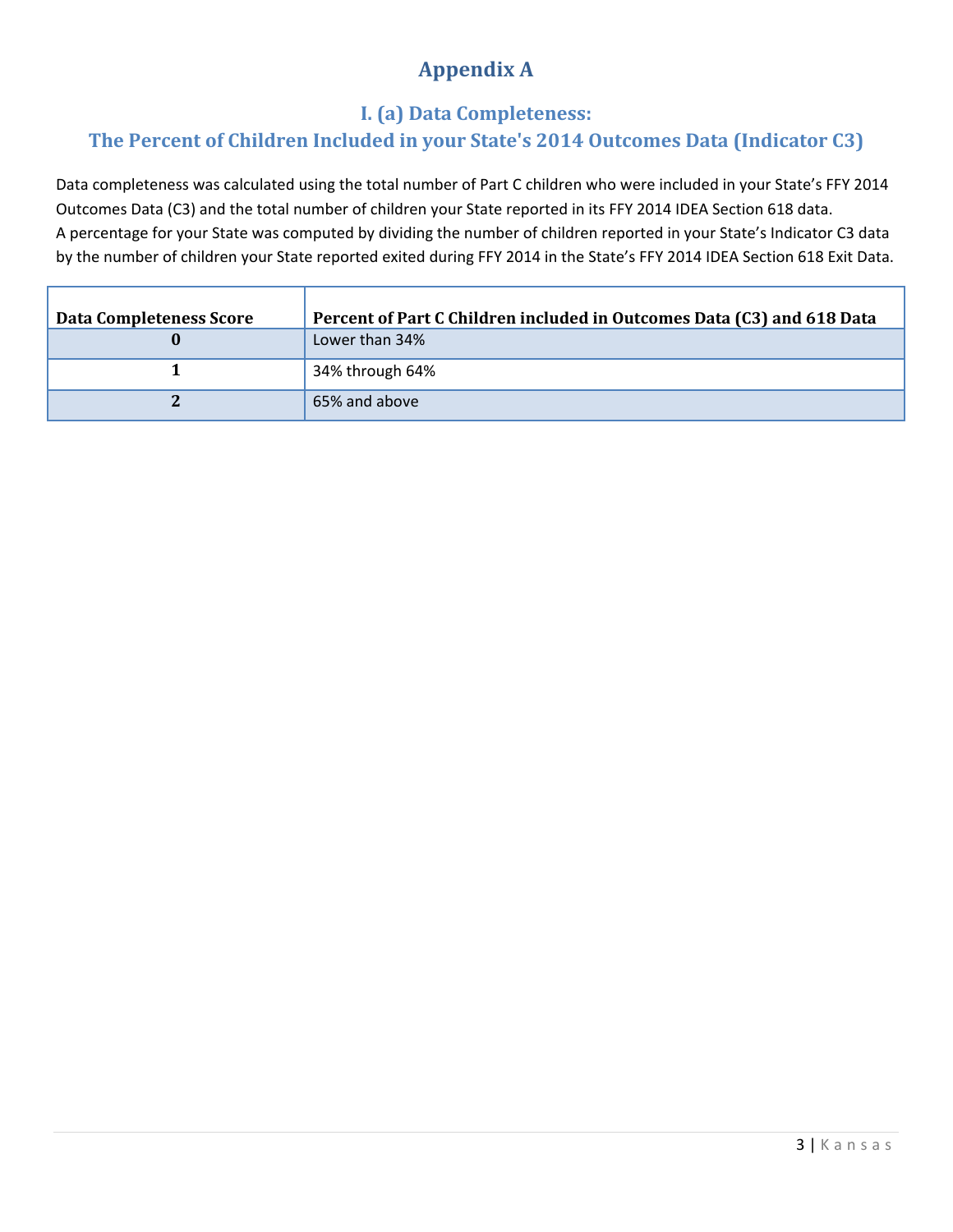# **Appendix B**

### **I. (b)** Data Quality: **Anomalies in Your State's FFY 2014 Outcomes Data**

This score represents a summary of the data anomalies in the FFY 2014 Indicator 3 Outcomes Data reported by your State. Publicly available data for the preceding four years reported by and across all States for each of 15 progress categories under Indicator 3 (in the FFY 2010 – FFY 2013 APRs) were used to determine an expected range of responses for each progress category under Outcomes A, B, and C. For each of the 15 progress categories, a mean was calculated using the publicly available data and a lower and upper scoring percentage was set 1 standard deviation above and below the mean for category a and 2 standard deviations above and below the mean for categories b through e. In any case where the low scoring percentage set from 1 or 2 standard deviations below the mean resulted in a negative number, the low scoring percentage is equal to 0.

If your State's FFY 2014 data reported in a progress category fell below the calculated "low percentage" or above the "high percentage" for that progress category for all States, the data in that particular category are statistically improbable outliers and considered an anomaly for that progress category. If your State's data in a particular progress category was identified as an anomaly, the State received a 0 for that category. A percentage that is equal to or between the low percentage and high percentage for each progress category received 1 point. A State could receive a total number of points between 0 and 15. Thus, a point total of 0 indicates that all 15 progress categories contained data anomalies and a point total of 15 indicates that there were no data anomalies in all 15 progress categories in the State's data. An overall data anomalies score of 0, 1, or 2 is based on the total points awarded.

| <b>Outcome A</b> | Positive Social Relationships |
|------------------|-------------------------------|
| <b>Outcome B</b> | Knowledge and Skills          |
| <b>Outcome C</b> | <b>Actions to Meet Needs</b>  |

| Category a | Percent of infants and toddlers who did not improve functioning                                                                             |
|------------|---------------------------------------------------------------------------------------------------------------------------------------------|
| Category b | Percent of infants and toddlers who improved functioning but not sufficient to move nearer to functioning comparable to same-<br>aged peers |
| Category c | Percent of infants and toddlers who improved functioning to a level nearer to same-aged peers but did not reach it                          |
| Category d | Percent of infants and toddlers who improved functioning to reach a level comparable to same-aged peers                                     |
| Category e | Percent of infants and toddlers who maintained functioning at a level comparable to same-aged peers                                         |

| Outcome\Category                 | Mean  | <b>StDev</b> | $-1SD$   | $+1SD$ |
|----------------------------------|-------|--------------|----------|--------|
| <b>Outcome A\Category a</b>      | 2.70% | 6.26%        | $-3.55%$ | 8.96%  |
| Outcome $B \setminus$ Category a | 2.34% | 5.92%        | $-3.59%$ | 8.26%  |
| Outcome $C \text{Categorical}$ a | 2.39% | 6.73%        | $-4.34%$ | 9.12%  |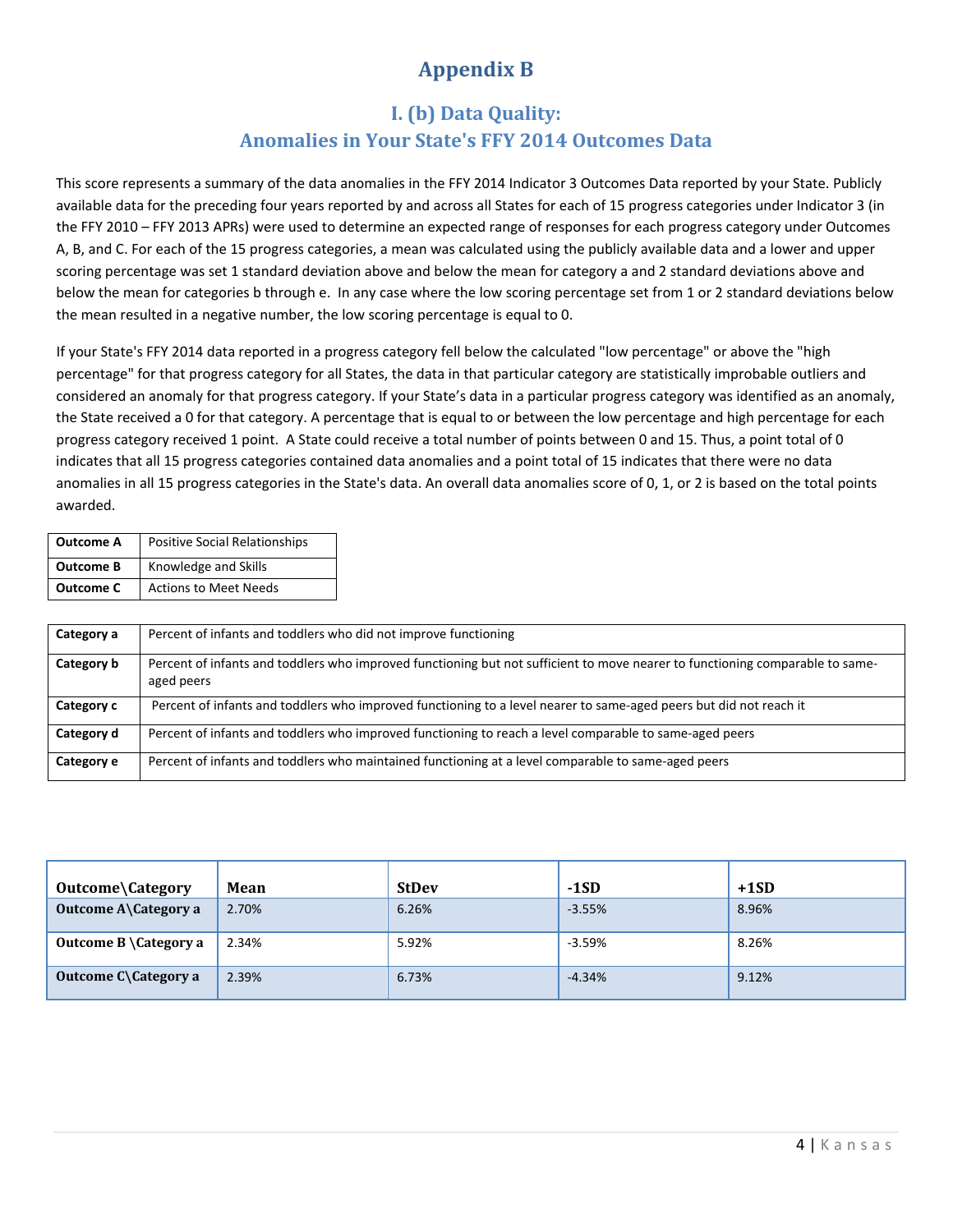| Outcome\Category      | Mean   | <b>StDev</b> | -2SD     | $+2SD$ |
|-----------------------|--------|--------------|----------|--------|
| Outcome A\Category b  | 20.55% | 8.32%        | 3.92%    | 37.19% |
| Outcome A \Category c | 18.57% | 10.88%       | $-3.19%$ | 40.33% |
| Outcome A\Category d  | 28.38% | 9.30%        | 9.78%    | 46.98% |
| Outcome A\Category e  | 29.79% | 15.15%       | $-0.51%$ | 60.10% |
| Outcome B\Category b  | 21.85% | 8.89%        | 4.07%    | 39.63% |
| Outcome B\Category c  | 26.60% | 11.24%       | 4.12%    | 49.08% |
| Outcome B\Category d  | 33.35% | 8.66%        | 16.03%   | 50.67% |
| Outcome B\Category e  | 15.86% | 10.58%       | $-5.29%$ | 37.02% |
| Outcome C\Category b  | 18.53% | 7.71%        | 3.11%    | 33.96% |
| Outcome C\Category c  | 21.19% | 12.31%       | $-3.43%$ | 45.82% |
| Outcome C\Category d  | 35.12% | 10.05%       | 15.03%   | 55.22% |
| Outcome C\Category e  | 22.76% | 15.06%       | $-7.36%$ | 52.88% |

| <b>Data Anomalies Score</b> | <b>Total Points Received in All Progress Areas</b> |
|-----------------------------|----------------------------------------------------|
|                             | 0 through 9 points                                 |
|                             | 10 through 12 points                               |
|                             | 13 through 15 points                               |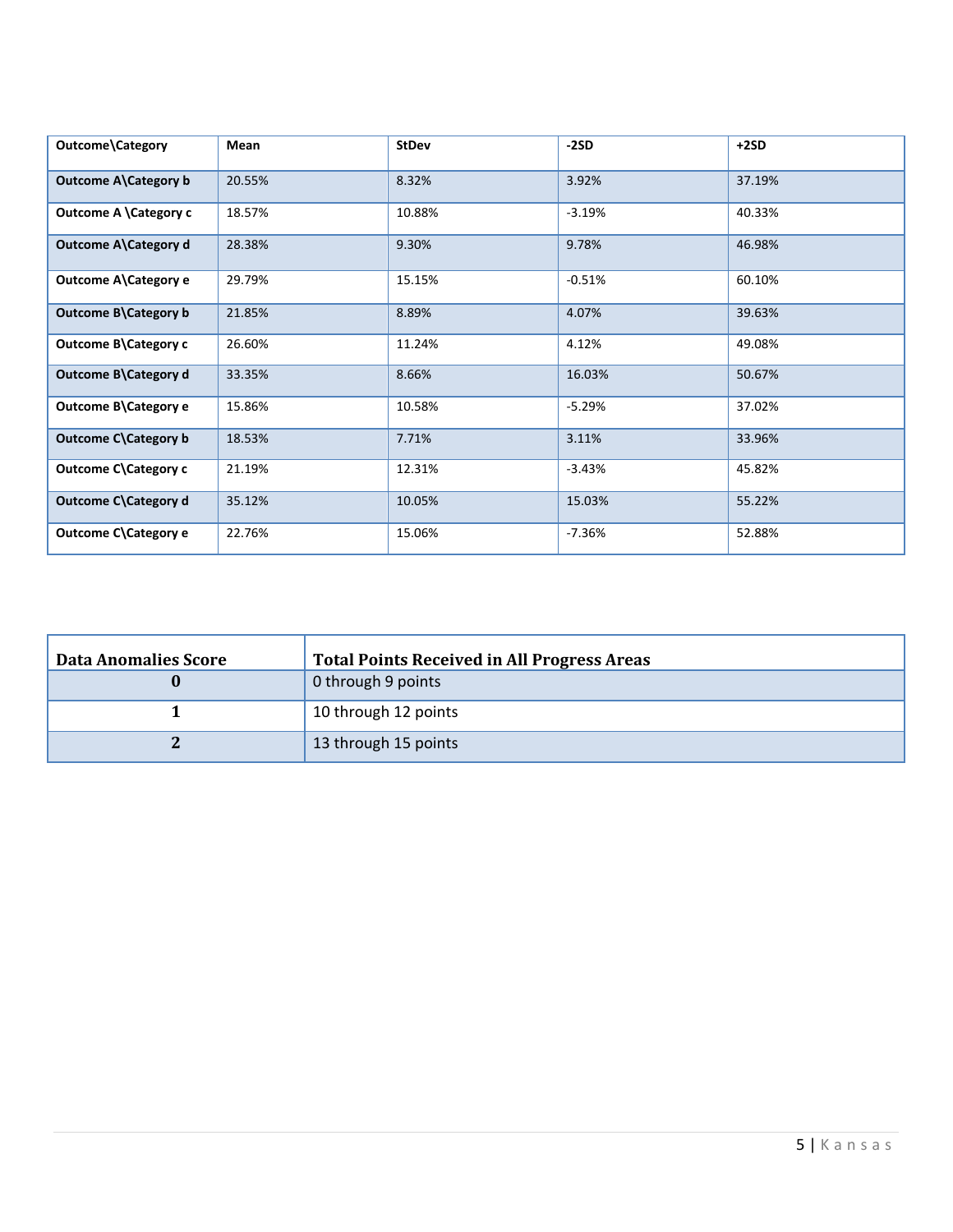# **Data Quality: Anomalies in Your State's FFY 2014 Outcomes Data**

| <b>Number of Infants and Toddlers with IFSP's</b> |  |
|---------------------------------------------------|--|
| <b>Assessed in your State</b>                     |  |

| Outcome A -<br><b>Positive</b><br><b>Social</b><br><b>Relation-</b><br>ships | Category a | Category b | <b>Category c</b> | Category d | Category e |
|------------------------------------------------------------------------------|------------|------------|-------------------|------------|------------|
| <b>State</b><br><b>Performance</b>                                           | 263        | 426        | 663               | 963        | 515        |
| Performance<br>(%)                                                           | 9.29       | 15.05      | 23.43             | 34.03      | 18.2       |
| <b>Scores</b>                                                                | 0          |            |                   |            |            |

| Outcome B-<br>Knowledge<br>and Skills | Category a | Category b | Category c | Category d | Category e |
|---------------------------------------|------------|------------|------------|------------|------------|
| <b>State</b><br>Performance           | 235        | 383        | 746        | 1084       | 382        |
| <b>Performance</b><br>(%)             | 8.3        | 13.53      | 26.36      | 38.3       | 13.5       |
| <b>Scores</b>                         | 0          |            |            |            |            |

| Outcome C -<br><b>Actions to</b><br><b>Meet Needs</b> | Category a | Category b | Category c | Category d | Category e |
|-------------------------------------------------------|------------|------------|------------|------------|------------|
| <b>State</b><br><b>Performance</b>                    | 183        | 335        | 565        | 1123       | 624        |
| Performance<br>(%)                                    | 6.47       | 11.84      | 19.96      | 39.68      | 22.05      |
| <b>Scores</b>                                         |            |            |            |            |            |

|                     | <b>Total Score</b> |
|---------------------|--------------------|
| <b>Outcome A</b>    |                    |
| <b>Outcome B</b>    |                    |
| <b>Outcome C</b>    | 5                  |
| <b>Outcomes A-C</b> | 13                 |

| Data Anomalies Score |  |
|----------------------|--|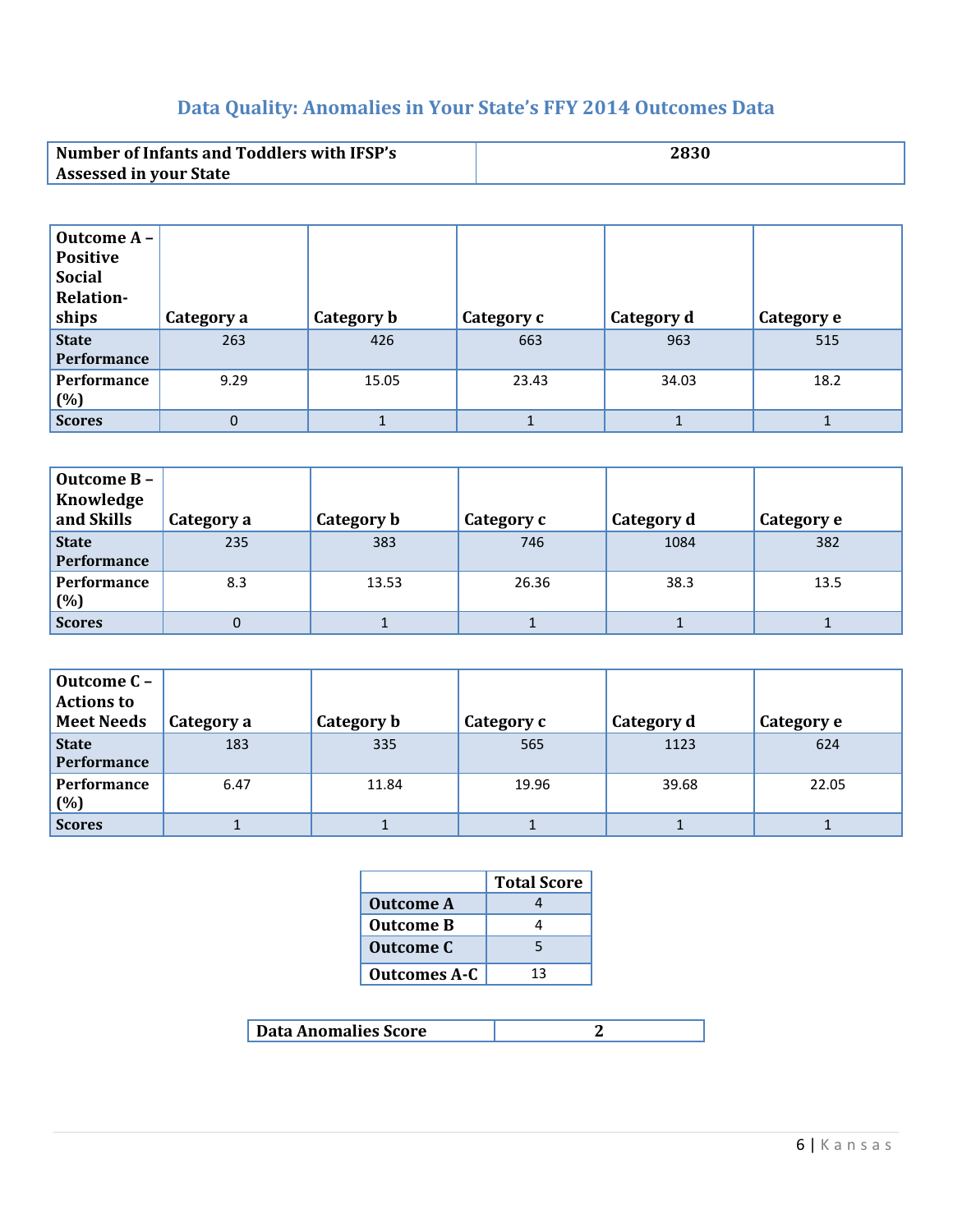# **Appendix C**

### **II. (a) Comparing Your State's 2014 Outcomes Data to Other States' 2014 Outcome Data**

This score represents how your State's FFY 2014 Outcomes data compares to other States' FFY 2014 Outcomes Data. Your State received a score for the distribution of the 6 Summary Statements for your State compared to the distribution of the 6 Summary Statements in all other States. The 10th and 90th percentile for each of the 6 Summary Statements was identified and used to assign points to performance outcome data for each Summary Statement. Each Summary Statement outcome was assigned 0, 1, or 2 points. If your State's Summary Statement value fell at or below the 10th percentile, that Summary Statement was assigned 0 points. If your State's Summary Statement value fell between the 10th and 90th percentile, the Summary Statement was assigned 1 point, and if your State's Summary Statement value fell at or above the 90th percentile the Summary Statement was assigned 2 points. The points were added up across the 6 Summary Statements. A State can receive a total number of points between 0 and 12, with 0 points indicating all 6 Summary Statement values were at or below the 10th percentile and 12 points indicating all 6 Summary Statements were at or above the 90th percentile. An overall comparison Summary Statement score of 0, 1, or 2 was based on the total points awarded.

Summary Statement 1: Of those infants and toddlers who entered or exited early intervention below age expectations in each Outcome, the percent who substantially increased their rate of growth by the time they turned 3 years of age or exited the program.

Summary Statement 2: The percent of infants and toddlers who were functioning within age expectations in each Outcome by the time they turned *3 years of age or exited the program.*

#### *Scoring Percentages for the 10th and 90th Percentile for Each Outcome and Summary Statement, FFY 2014*

| <b>Percentiles</b> | Outcome A<br>SS1 | Outcome A<br>SS <sub>2</sub> | Outcome B<br>SS <sub>1</sub> | <b>Outcome B</b><br>SS <sub>2</sub> | Outcome C<br>SS <sub>1</sub> | Outcome C<br>SS <sub>2</sub> |
|--------------------|------------------|------------------------------|------------------------------|-------------------------------------|------------------------------|------------------------------|
| 10                 | 46.54%           | 44.80%                       | 53.06%                       | 36.61%                              | 56.74%                       | 41.46%                       |
| 90                 | 82.65%           | 69.75%                       | 84.62%                       | 62.95%                              | 84.40%                       | 72.91%                       |

| <b>Data Comparison Score</b> | <b>Total Points Received Across SS1 and SS2</b> |
|------------------------------|-------------------------------------------------|
|                              | 0 through 4 points                              |
|                              | 5 through 8 points                              |
|                              | 9 through 12 points                             |

#### *Your State's Summary Statement Performance FFY 2014*

| <b>Summary</b><br>(SS) | <b>Outcome A:</b><br>Statement   Relationships   Relationships<br>SS <sub>1</sub> | Outcome A:<br><b>Positive Social   Positive Social   Outcome B:</b><br>SS <sub>2</sub> | Knowledge<br>and Skills SS1 | <b>Outcome B:</b><br>Knowledge<br>and Skills SS2 | <b>Outcome C:</b><br><b>Actions to</b><br>meet needs<br>SS <sub>1</sub> | Outcome C:<br><b>Actions to</b><br>meet needs<br>SS <sub>2</sub> |
|------------------------|-----------------------------------------------------------------------------------|----------------------------------------------------------------------------------------|-----------------------------|--------------------------------------------------|-------------------------------------------------------------------------|------------------------------------------------------------------|
| Perform-               | 70.24                                                                             | 52.23                                                                                  | 74.75                       | 51.8                                             | 76.52                                                                   | 61.73                                                            |
| ance $(\%)$            |                                                                                   |                                                                                        |                             |                                                  |                                                                         |                                                                  |
| <b>Points</b>          |                                                                                   |                                                                                        |                             |                                                  |                                                                         |                                                                  |

| Total Points Across SS1 and SS2(*) |  |
|------------------------------------|--|
|                                    |  |

| <b>Your State's Data Comparison Score</b> |
|-------------------------------------------|
|-------------------------------------------|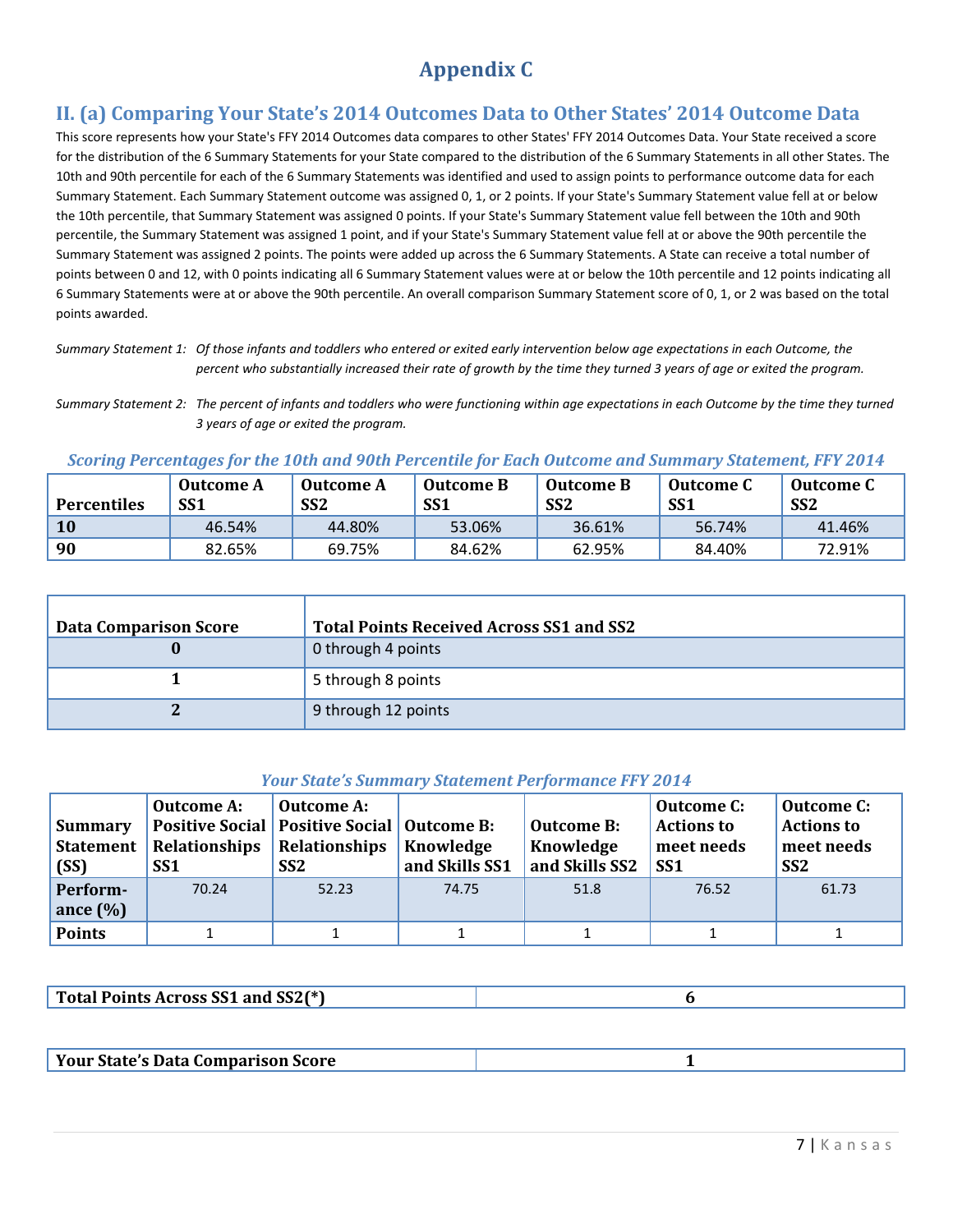# **Appendix D**

### **II. (b) Comparing your State's FFY 2014 data to your State's FFY 2013 data**

The Summary Statement percentages in each Outcomes Area from the previous year's reporting (FFY 2013) is compared to the current year (FFY 2014) using the test of proportional difference to determine whether there is a statistically significant (or meaningful) growth or decline in child achievement based upon a significance level of p<=.05. The data in each Outcome Area is assigned a value of 0 if there was a statistically significant decrease from one year to the next, a value of 1 if there was no significant change, and a value of 2 if there was a statistically significant increase across the years. The scores from all 6 Outcome Areas are totaled, resulting in a score from  $0 - 12$ .

### **Test of Proportional Difference Calculation Overview**

The summary statement percentages from the previous year's reporting were compared to the current year using an accepted formula (test of proportional difference) to determine whether the difference between the two percentages is statistically significant (or meaningful), based upon a significance level of p<=.05. The statistical test has several steps.

- Step 1: Compute the difference between the FFY 2014 and FFY2013 summary statements.
	- e.g. C3A FFY2014% ‐ C3A FFY2013% = Difference in proportions
- Step 2: Compute the standard error of the difference in proportions using the following formula which takes into account the value of the summary statement from both years and the number of children that the summary statement is based on

|   |                      |            | of FFY2018%*(1-FFY2018%) + FFY2014%*(1-FFY2014%)) =Standard Error of Difference in Proportion |
|---|----------------------|------------|-----------------------------------------------------------------------------------------------|
| V | FFY2018 <sub>N</sub> | $WW2014_N$ |                                                                                               |

Step 3: The difference in proportions is then divided by the standard error of the difference to compute a z score.

Difference in proportions /standard error of the difference in proportions =z score

- Step 4: The statistical significance of the z score is located within a table and the *p* value is determined.
- Step 5: The difference in proportions is coded as statistically significant if the *p* value is it is less than or equal to .05.
- Step 6: Information about the statistical significance of the change and the direction of the change are combined to arrive at a score for the summary statement using the following criteria
	- 0 = statistically significant decrease from FFY 2013 to FFY 2014
	- 1 = No statistically significant change
	- 2= statistically significant increase from FFY 2013 to FFY 2014
- Step 7: The score for each summary statement and outcome is summed to create a total score with a minimum of 0 and a maximum of 12. The score for the test of proportional difference is assigned a score for the Indicator 3 Overall Performance Change Score based on the following cut points:

| <b>Indicator 2 Overall</b>      |                                                                          |  |  |  |
|---------------------------------|--------------------------------------------------------------------------|--|--|--|
| <b>Performance Change Score</b> | <b>Cut Points for Change Over Time in Summary Statements Total Score</b> |  |  |  |
|                                 | Lowest score through 3                                                   |  |  |  |
|                                 | 4 through 7                                                              |  |  |  |
|                                 | 8 through highest                                                        |  |  |  |